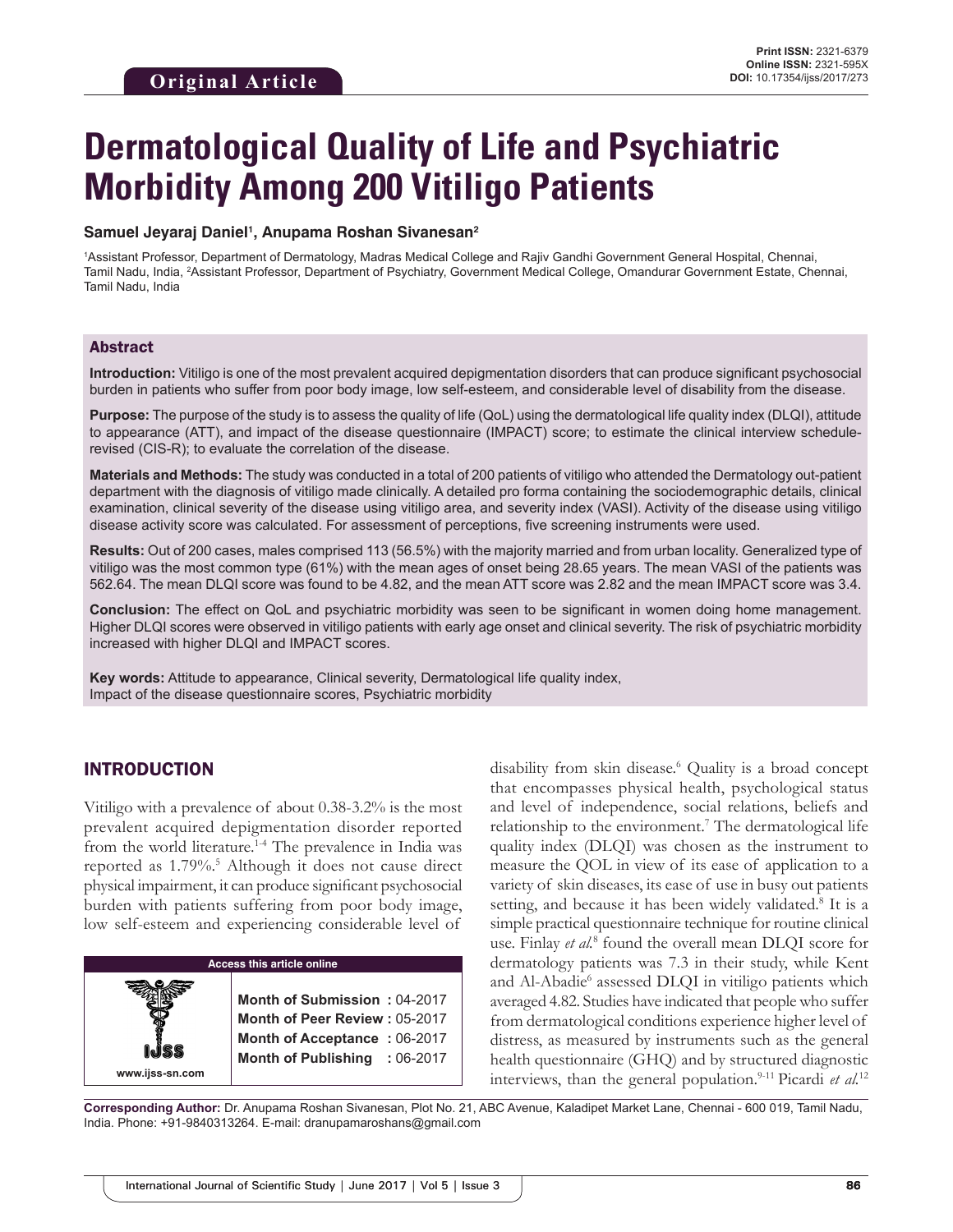estimated it to be 30.6% in females compared to 17.6% in males using GHQ-12, in dermatological outpatients and the overall prevalence was 25.2%. Psychiatric morbidity has not been studied to a great extent in the Indian population among patients with vitiligo. Among the few studies from India, a study worth mentioning was done by Mattoo *et al.*<sup>13</sup> who reported the prevalence of psychiatric morbidity to be 24.7%. Weiss *et al.*10 however reported the prevalence of depressive disorder to be 47% in patients with vililigo.

# **Purpose**

The purpose of the study is to assess the QoL among patients with vitiligo using the DLQI, Attitude to appearance (ATT) and impact of the disease questionnaire (IMPACT) scores; to estimate the prevalence of psychiatric morbidity among patients with vitiligo using the clinical interview schedule-revised (CIS-R); to assess the patients perception of disease using the Modified short explanatory model interview (SEMI) questionnaire; to evaluate the correlation of perception of illness, sociodemographic and clinical characteristics versus QoL and psychiatric morbidity in patients with vitiligo.

# MATERIALS AND METHODS

This was a cross-sectional study conducted in the outpatient clinic of the Department of Dermatology, Madras Medical College, Chennai, a tertiary care hospital in Tamil Nadu. A total of 200 patients with a clinical diagnosis of vitiligo who attended the Dermatology OPD who were eligible under the inclusion criteria of willingness to participate in the study and who were >14 years were considered. The exclusion criteria were patients not willing to participate in the study and those who were <14 years of age. The diagnosis of vitiligo was made clinically. A detailed pro forma containing sociodemographic details was completed which includes age, gender, social and work status, and disease-related characteristics. Clinical examination included type of vitiligo, site and distribution. The vitiligo was classified as generalized, acrofacial, segmental, and localized vitiligo. The clinical severity of the disease was calculated using the vitiligo area and severity index (VASI) as detailed by Hamazavi.<sup>14</sup> The activity of the disease was also measured using vitiligo disease activity score (VIDA). In VIDA, the disease activity is scored by history taking on a 6-point scale. It is a simple scoring system for classifying ongoing disease activity in relation to time, as assessed by the patient.<sup>15</sup> For assessment of perceptions of illness, their ATT, impact on certain areas of lives, Qol and psychiatric morbidity, of each patients was done by five screening instruments such as modified SEMI, the ATT questionnaire, IMPACT, the DLQI, and the score (CIS-R). From the above measurements, continuous variables such as mean, standard deviation, and range and di/ polychotomous variables like frequency distributions were calculated. The Chi-squared and Fisher's tests were used to assess the significance of associations for categorical data, and Student's *t*-test was used to test the associations for continuous variables. Pearson's correlation coefficient was employed to study the correlation between variables. The statistical software SPSS for Windows release was employed for the analysis of data.

# RESULTS

Out of 200 cases, males comprised 113 (56.5%) of the patients. The majority of the patients, 163 (81.50%), were from urban, and 147 (73.50%) of the patients were married. Based on education, 24 (11%) patients were illiterate, 43 (21.5%) patients were educated up till primary school and those with education above primary school were 157 (78.5%). Based on the occupation housewives consisted 64 (32%). Those employed were 94 (47%) and the unemployed 106 (53%). Based on the clinical characteristics, Generalized type of vitiligo was the most common type (61%). Stable type of vitiligo was seen in 55%. The majority of the patients (86%) had involvement of the uncovered areas (Table 1). The mean age at presentation was 36.40 years, and the mean age of the onset was 28.65 years. The mean duration of the illness was 85.17 months, and the duration of exacerbation was 29.87 months. The mean duration between appearance of symptoms and the treatment sought was 18.68 months. Family history of vitiligo was present in 15.50% of patients. Clinical severity calculated using vitiligo area severity index (VASI) showed a mean of 562.64 and ranged from 23 to 8024, the median was 268. Patients who had received treatment before presentation were 162 (81%). Patients perception of their illness showed out of the 179 (89.5%) who came to the hospital for treatment, 42.5% named their disease by its medical or vernacular term. An openended questioning on the cause of onset of the disease showed 67 (33.5%) patients believed that their illness had

| Table 1: Clinical characteristics of vitiligo |          |
|-----------------------------------------------|----------|
| <b>Variables</b>                              | $n$ (%)  |
| Type of vitiligo                              |          |
| Generalized                                   | 122(61)  |
| Acro-facial                                   | 36(18)   |
| Segmental                                     | 2(1)     |
| Localized                                     | 40 (20)  |
| Stability                                     |          |
| Stable                                        | 110(55)  |
| Unstable                                      | 90(45)   |
| Region involved                               |          |
| Covered                                       | 28 (14)  |
| Uncovered                                     | 172 (86) |

Type/stability/region involved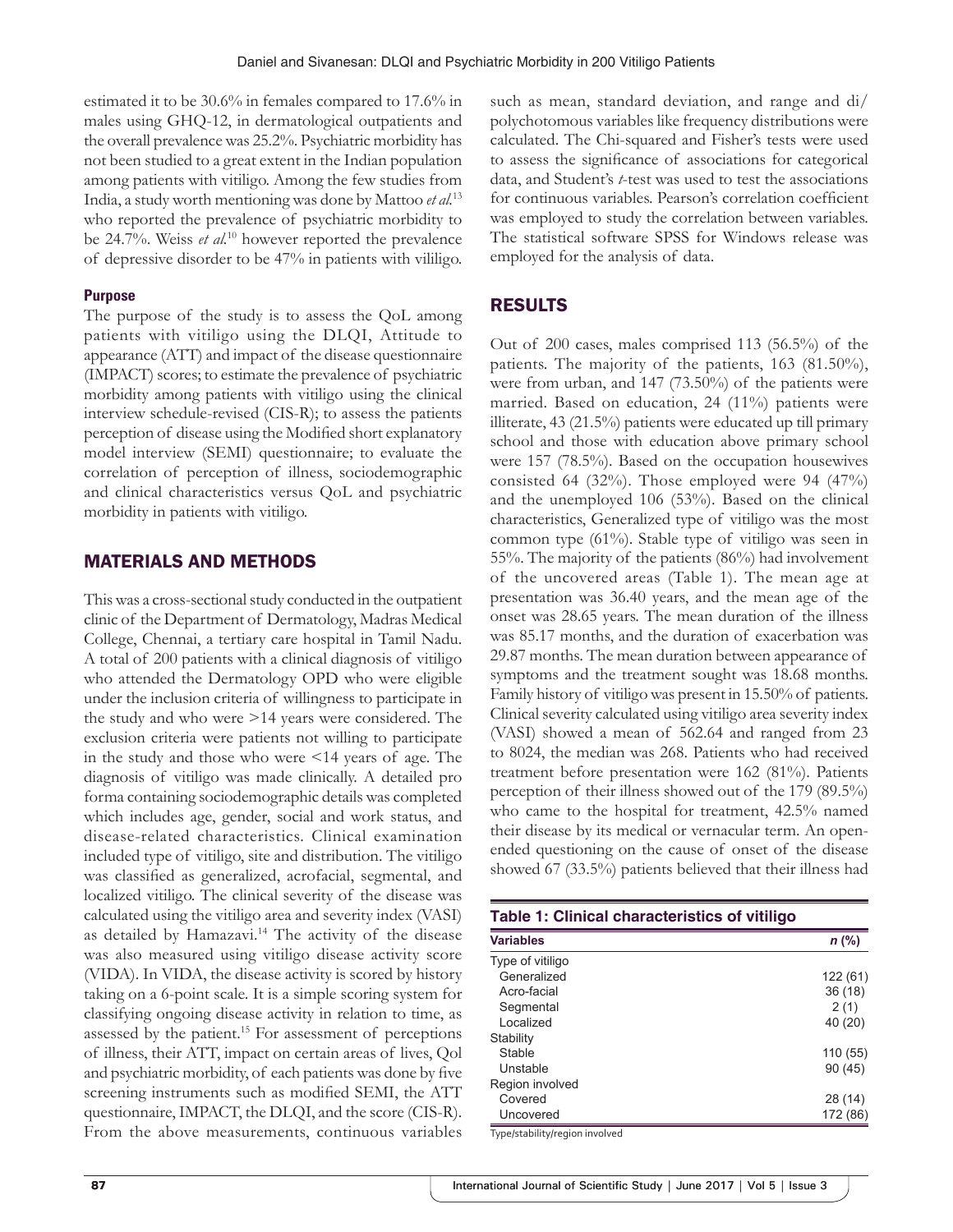a medical cause and 7% believed that it was due to a drug reaction. 19 patients (9.5%) reported that vitiligo affected their marriage prospects and 2 patients (1%) affecting their married life.

Based on the quality of life, the mean ATT score was 2.82% and the median was  $3$  with IQR = 1. The mean IMPACT score was 3.4 and the median was 4 with interquartile range ( $IQR$ ) = 3. The DLQI scores ranged from 0 to 20 with a mean of 4.82 and the median was 4 with  $IQR = 7$ . Sociodemographic characteristic revealed that females had a higher DLQI score compared to males (*P* < 0.001). The unemployed had a median DLQI score of 5 compared to employed population who had median DLQI score of 3 (*P* < 0.001). Patients with a higher DLQI score also had a higher VASI. The median VASI in patients with DLQI score >5 was 358 (IQR = 471.5) compared to median VASI of 210.5 ( $IQR = 348$ ) in patients with DLQI score of  $\leq 5$  $(P = 0.002)$ . The patients with vitiligo over the covered areas had a median DLQI score of 3 (IQR = 5) compared with the median of 4 ( $IQR = 7$ ) in patients who had vitiligo over uncovered areas ( $P = 0.07$ ). The DLQI score in patients with generalized and acrofacial type of vitiligo (median  $= 5$ ) was higher than those with localized type  $(\text{median} = 2)$   $(P = 0.001)$  (Table 2). For analysis purpose, the segmental type of vitiligo was merged with localized type. The patients with stable vitiligo had a median DLQI score of  $3$  (IQR = 6) compared with unstable vitiligo who had a median DLQI score of  $4.5$  (IQR = 6.5) ( $P = 0.32$ ). Age of onset had a significant negative correlation  $(P = 0.03)$  with DLQI score. However, duration of disease  $(P = 0.62)$  and exacerbation ( $P = 0.41$ ) were unrelated to DLQI scores.

| Table 2: Type of vitiligo and DLQI |                   |               |            |            |         |  |  |
|------------------------------------|-------------------|---------------|------------|------------|---------|--|--|
| Type of vitiligoa                  | <b>DLQI</b> score |               |            | Chi-square | P-value |  |  |
|                                    | No                | <b>Median</b> | <b>IQR</b> |            |         |  |  |
| Generalized                        | 122               | 5             |            | 13.3       | 0.001   |  |  |
| Acrofacial                         | 36                | 5             | 8          |            |         |  |  |
| Localized                          | 40                | 2             | 4          |            |         |  |  |

DLQI: Dermatological life quality index, IQR: Interquartile range

The patients who named the illness as vitiligo showed a higher DLQI score ( $P = 0.004$ ). The patients who felt that their illness was affecting their personal or relatives marriage had a significant higher impairment of DLQI, compared to those who did not  $(P < 0.001)$ .

The CIS-R score varied from 0 to 20 with mean score 5.8, and the patients with psychiatric morbidity were 29 (14.5%). The proportion of females with to psychiatric morbidity (19.74%) was higher than males (10.58%) ( $P = 0.02$ ). The proportion of employed patients with psychiatric morbidity were 10.60% compared to 18.16% of the unemployed  $(P = 0.05)$ . Patients with psychiatric morbidity tended to have a higher median VASI (480) compared to those without (216), and the difference was statistically significant  $(P \le 0.001)$ . There was no correlation between the psychiatric morbidity and the duration of the disease. The median duration of disease in patients with psychiatric morbidity was 70 months ( $IQR = 152$ ) compared to the median of 44 months ( $IQR = 90$ ) in patients who did not have psychiatric morbidity ( $P = 0.30$ ). There was no significant difference in the age of onset of the disease between the patients with psychiatric morbidity and those without. The type of vitiligo did not have any correlation with psychiatric morbidity. It was more prevalent among those with vitiligo involving the exposed areas of the body  $9 (P = 0.01)$ . There was no significant correlation between the psychiatric morbidity and the activity of the disease (Table 3). The psychiatric morbidity did not significantly differ in patients who reported that their disease had affected their own  $(P = 0.14)$  or their relatives marriage from those who did not ( $P = 0.07$ ). There was a significant correlation of psychiatric morbidity with the ATT and IMPACT score. The patients with psychiatric morbidity also had a higher mean ATT ( $P = 0.002$ ) and IMPACT score ( $P = 0.0003$ ) compared to those who did not have psychiatric morbidity suggesting a perfectionist attitude and a greater impact of the disease on the QoL. There was a significant correlation between DLQI and psychiatric morbidity. The median DLQI for patients with psychiatric

| Table 3: Clinical characteristics and psychiatric morbidity |                              |              |              |                   |         |  |
|-------------------------------------------------------------|------------------------------|--------------|--------------|-------------------|---------|--|
| <b>Clinical characteristics</b>                             | <b>Psychiatric morbidity</b> |              | <b>Total</b> | <b>Chi-square</b> | P-value |  |
|                                                             | Cases $(\%)$                 | Noncases (%) |              |                   |         |  |
| Type of vitiligo                                            |                              |              |              |                   |         |  |
| Generalized                                                 | 20 (16.39)                   | 102 (83.61)  | 122          | 2.36              | 0.30    |  |
| Acrofacial                                                  | 5(13.88)                     | 31 (86.12)   | 36           |                   |         |  |
| Localized                                                   | 4 (9.52)                     | 38 (90.48)   | 42           |                   |         |  |
| Region involved                                             |                              |              |              |                   |         |  |
| Covered                                                     | 2(7.14)                      | 26 (92.86)   | 28           | 6.5716            | 0.010   |  |
| Exposed                                                     | 32 (18.60)                   | 140 (81.40)  | 172          |                   |         |  |
| Stability                                                   |                              |              |              |                   |         |  |
| Stable                                                      | 15 (13.63)                   | 95 (86.37)   | 110          | 0.1186            | 0.732   |  |
| Unstable                                                    | 14 (15.55)                   | 76 (84.45)   | 90           |                   |         |  |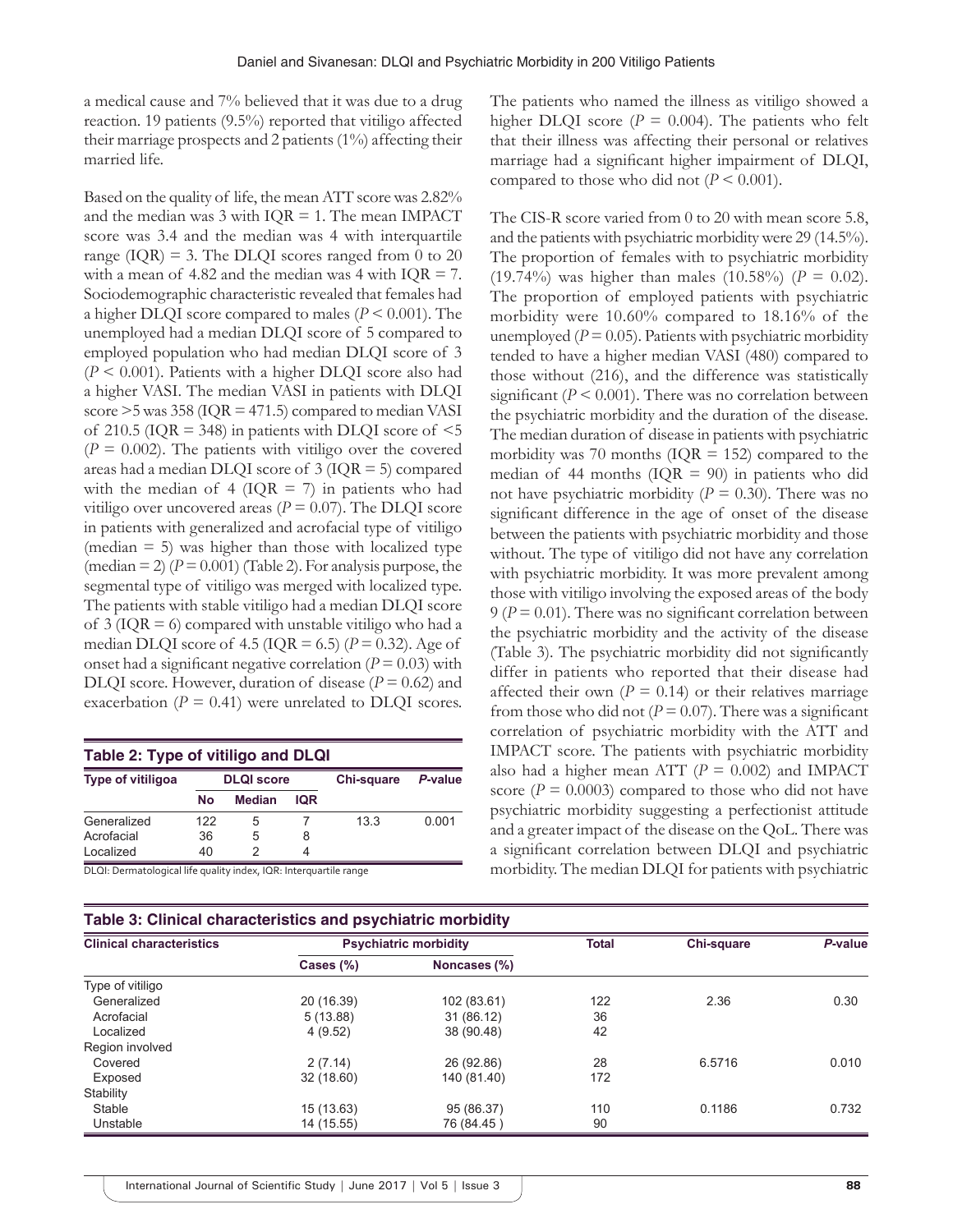morbidity was 9.3 as compared to median of 3 in those who did not have psychiatric morbidity  $(P \le 0.001)$ .

The ATT scores did no correlate with VASI. The median VASI in patients with ATT scores < 3 was 260 (IQR = 380) compared to median VASI of 220 ( $IQR = 355$ ) in patients with ATT score  $\geq$ 3 (*P* = 0.12). There was no association of ATT with gender and area of distribution of the skin lesions (Table 4). The ATT scores did not correlate with the type of vitiligo. The patients who felt that their illness were affecting their personal or relative's marriage prospects did not have a significantly higher score of ATT compared to those who did not.

The patients with IMPACT score <4 had a mean age of onset of 31.6 years compared with mean of 26.8 years in patients with IMPACT score  $\geq 4$  ( $P = 0.01$ ). The females had a higher IMPACT score compared to males (*P* < 0.001). The IMPACT score did not vary with the type of vitiligo, but patients with involvement of uncovered areas had a higher IMPACT score  $(P = 0.001)$  (Table 5). The patients with higher IMPACT score also had a higher VASI ( $P = 0.0004$ ). The patients who felt that their illness was affecting their illness was affecting their personal  $(P = 0.0001)$  or relatives marriage prospects  $(P = 0.004)$ had a significant higher impairment of their QoL compared to those who did not. A significant correlation was found between DLQI and IMPACT after adjusting for ATT (Table 6).

On univariate analysis, the risk factors for psychiatric morbidity were female sex, housewives, ATT score >3,

| Table 4: Type of vitiligo and ATT score |                        |       |     |                                 |      |  |
|-----------------------------------------|------------------------|-------|-----|---------------------------------|------|--|
| <b>Type of vitiligo</b>                 | <b>ATT score</b>       |       |     | <b>Total Chi-square P-value</b> |      |  |
|                                         | $<$ 3 (%)              | >3(%) |     |                                 |      |  |
| Generalized                             | 101 (82.78) 21 (17.22) |       | 122 | 0.36                            | 0.82 |  |
| Acrofacial                              | 29 (80.55) 7 (19.45)   |       | 36  |                                 |      |  |
| Localized                               | 33 (78.57) 9 (21.43)   |       | 42  |                                 |      |  |
| Total                                   | 163 (81.50) 37 (18.50) |       | 200 |                                 |      |  |

ATT: Attitude to appearance

# **Table 5: Type and distribution of vitiligo and IMPACT score**

| <b>Variables</b>    | <b>IMPACT score</b>   |                       |     | Total Chi-square P-value |       |
|---------------------|-----------------------|-----------------------|-----|--------------------------|-------|
|                     | $<$ 4 (%)             | $>4$ (%)              |     |                          |       |
| Type of vitiligo    |                       |                       |     |                          |       |
| Generalized         |                       | 75 (61.47) 47 (38.53) | 122 | 314                      | 0.20  |
| Acrofacial          |                       | 21 (58.33) 15 (41.67) | 36  |                          |       |
| Localized           | 30 (71.42) 12 (28.58) |                       | 42  |                          |       |
| <b>Distribution</b> |                       |                       |     |                          |       |
| Covered             | 22 (78.57)            | 6(21.43)              | 28  | 12 02                    | 0.001 |
| Uncovered           | 97 (56.39)            | 75 (43.61)            | 172 |                          |       |

IMPACT: Impact of the disease

IMPACT score>4, DLQI score >5 (Table 7). On multivariate analysis after adjusting for gender, occupation and patients perception of the disease, the major risk factors were IMPACT score >4 and DLQI score >5. The psychiatric morbidity was found to be 2.26 times higher if the IMPACT was>4, 3.72 times higher if DLQI score was  $>5$  (Table 8).

#### **DISCUSSION**

Vitiligo is the most common depigmenting disorder that is associated with significant degrees of psychiatric morbidity and also a significant effect on quality of life.<sup>6</sup> This study provides further insight regarding the quality of life and psychiatric morbidity in vitiligo. Vitiligo affects individuals of all age group, under 10 years to above 70 years. In our study, the mean age of onset of vitiligo was 28.65 years and ranged from 14 to 72 years. This was less when compared to that observed by Howitz *et al.*<sup>2</sup> from Denmark. The mean age of at presentation was 36.40 years, similar to studies reported from North India.13,16 and less compared to a study done by Ongenae *et al.*17 from Belgium. There was a preponderance of males in our study  $(M: F = 1.3:1)$ similar to a study where the ratio was  $(1.2:1)^{13}$  but in

#### **Table 6: Correlation between DLQI, ATT, and IMPACT score**

| <b>Variables (scores)</b> | <b>Correlation coefficient</b> | P-value  |  |
|---------------------------|--------------------------------|----------|--|
| DLQI versus ATT           | 0.08                           | 0 13     |  |
| DLQI versus IMPACT        | 0.48                           | $<$ 0.01 |  |
| - - - - -                 |                                |          |  |

DLQI: Dermatological life quality index, ATT: Attitude to appearance, IMPACT: Impact of the disease

### **Table 7: Univariate analysis in relation to psychiatric morbidity**

| <b>Variables</b>           | <b>ODDS</b> ratio | 95% CI        | P-value |
|----------------------------|-------------------|---------------|---------|
| Gender: Males              | 0.46              | $0.22 - 0.88$ | 0.026   |
| Occupations: Housewives    | 2.48              | 1.23-4.72     | 0.005   |
| Attitude to appearance: >3 | 1.34              | $0.60 - 2.95$ | 0.413   |
| Impact score: >4           | 3.59              | 1.79-7.08     | < 0.001 |
| DLQI score: >5             | 4.20              | 2.10-8.36     | < 0.001 |

CI: Confidence interval, DLQI: Dermatological life quality index, IMPACT: Impact of the disease

#### **Table 8: Multivariate analysis in relation to psychiatric morbidity**

| <b>Variables</b>               | <b>ODDS</b><br><b>Ratio</b> | 95% confidence<br>interval | P-value |
|--------------------------------|-----------------------------|----------------------------|---------|
| Gender: Males                  | 1.80                        | 0.53-5.68                  | 0.268   |
| <b>Occupations: Housewives</b> | 2 1 2                       | 0.68-6.24                  | 0.152   |
| Attitude to appearance: >3     | 12                          | $0.48 - 2.75$              | 0.648   |
| Impact score: >4               | 226                         | 1.09-5.28                  | 0.045   |
| DLQI score: >5                 | 3.72                        | 1.68-9.92                  | 0.001   |

DLQI: Dermatological life quality index, IMPACT: Impact of the disease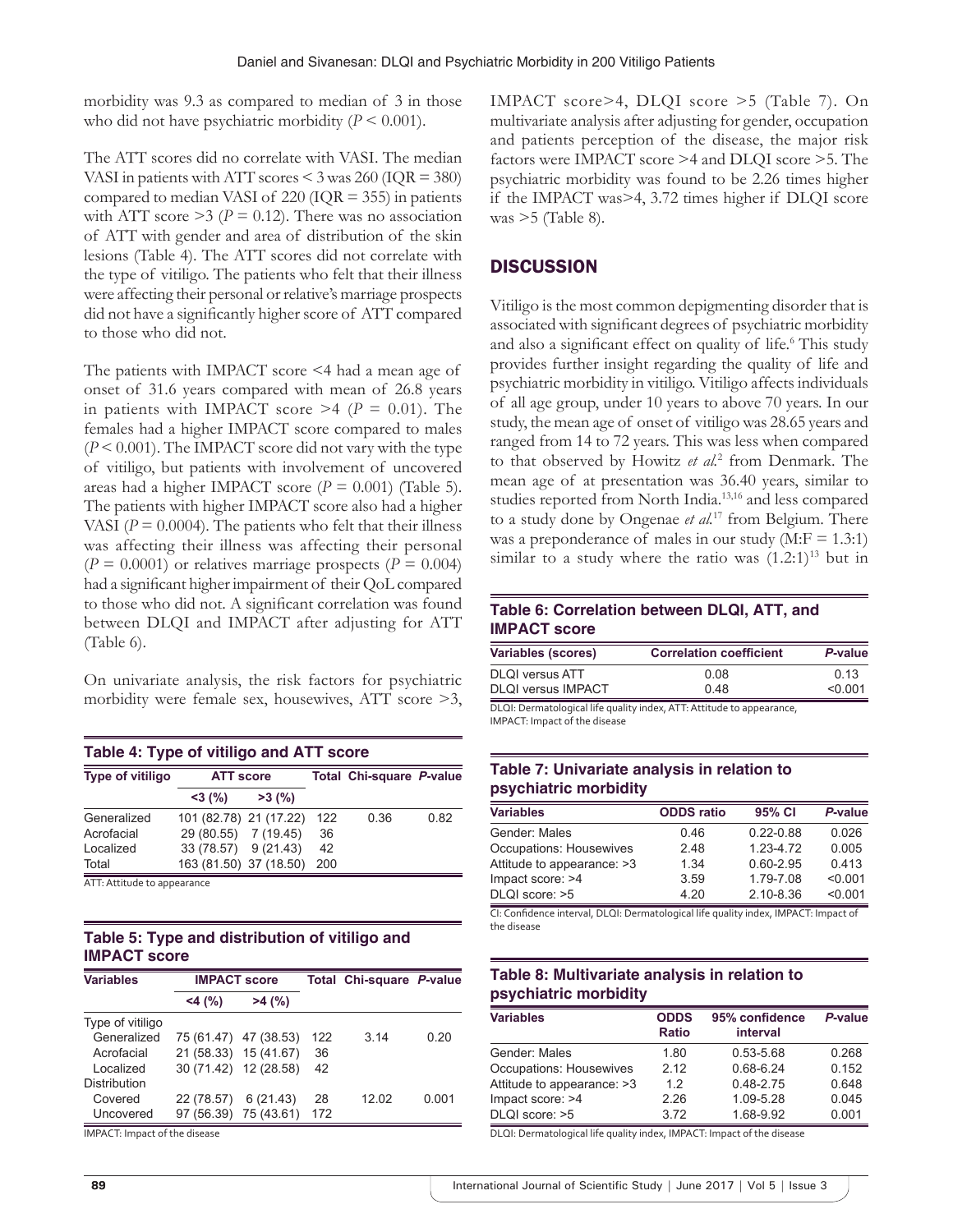contrast to the studies done elsewhere showing female predominance.<sup>2,3,17,18</sup> This difference may be due to health seeking behavior among men and negligence of medical health among women. The mean duration of disease in our study was 85.17 months similar to Mattoo *et al.*13 study where it was 80.40 months but lesser when compared to findings of a study from Belgium by Ongenae *et al.*17 where the mean disease duration was 120 months. The large majority of our patients 163 (81.50%) were from urban areas as reported in other studies.2,5 The study by Mattoo *et al.*13 from Chandigarh, India, reported only 56.63% from the urban locality. Only 24 (12%) of the patients were illiterate. The patients who had received education above the primary level were 157 (78.5%). Hence, the majority of the patients in our study were literate from urban areas thereby having a bearing on the indices measured. The housewives constituted 32% of the study population. There were 94 (47%) employed patients and 106 (53%) of the patients were currently unemployed.

There were 122 (61%) patients with generalized vitiligo, 36 (18%) had acro-facial vitiligo, there were only 2 (1%) patients with segmental vitiligo, and 40 (20%) had localized vitiligo. This was in contrast to a study from Tunisia, where generalized vitiligo was present in 37.5%, acrofacial in 12.5%, and localized type in 25% of the study population.19 A study from South India reported that generalized vitiligo was present in 48%, acrofacial type in 22.7%, and localized type in 16% and segmental type in  $13.3\%$ .<sup>20</sup> 31 (15.5%) of the patients had family history of vitiligo. This was in contrast to the findings of the study done by Gopal *et al.*20 where prevalence was found to be 36%. 172 (86%) patients had vitiligo involving the uncovered areas in the body. This was almost similar to Akrem *et al.*<sup>21</sup> study from Tunisia, where vitiligo involved the uncovered areas in 78.33% of the population. Borimnejad *et al.*22 from Iran reported location of vitiligo lesions over the visible areas in 53(76.4%) patients. This could be explained by the stigma attached with vitiligo which forces a patient to seek treatment if the visible areas are affected reflecting on the impact of location of the disease over QoL. Vitiligo area severity index (VASI) to assess the severity of vitiligo showed a mean of 562.64 and ranged from 23 to 8024.

The mean DLQI score in our study was 4.82 and ranged from 0 to 20, similar to the study by Kent and Al-Abadie<sup>6</sup> where the DLQI scores ranged from 0 through 26 with mean of 4.82. Ongenae *et al.*17 also reported a mean DLQI score of 4.95 which is similar to our study. However, this is contrast to the mean DLQI scores in Prasad *et al.*16 study which ranged from 2 to 21 with a mean score of 10.67. In our study, females had a higher impairment of QoL compared to males, as also housewives when compared

to rest of the population. Ongenae *et al.*17 and Borimnejad *et al.*18 also reported a higher overall score of DLQI among women thereby identifying gender as the most important predictor of DLQI score. This was in contrast to Kent and Al-Abadie<sup>6</sup> and Prasad *et al.*<sup>16</sup> where they found little relationship between DLQI scores and gender. In our study, there was a significant relationship between the DLQI scores and mean age of onset, similar to study reported by Prasad et al.<sup>16</sup> but unlike Kent and Al-Abadie<sup>6</sup> who found little difference between the two. Impairment of QoL was also found to be significantly higher in the unemployed compared to those who were employed. There was no significant correlation between QoL impairment, education, locality, residence, and marital status in our study. Those patients with a higher mean VASI also had a significant QoL impairment which was in contrast to another study, where there was no correlation between the DLQI and the extent of the disease.16 Ongenae *et al.*17 found that vitiligo confined to the head, face, neck, trunk and localized to the feet correlated significantly with the overall DLQI score. This finding was similar to our results. In our study, QoL did not correlate with the stability of vitiligo, and there were no other study reports that compared the disease activity to the QoL available. QoL was affected in those patients who reported that vitiligo affected their personal or relatives marriage prospects, but there are no other studies assessing this variable.

About 29 patients (14.50%) had psychiatric morbidity as assessed by CIS-R. The psychiatric morbidity was found to be 39% in a study done on chronic disfiguring dermatological conditions.23 The psychiatric morbidity as assessed by GHQ-12 scale done by Sampongna *et al.*22 from Italy showed a score of 47.5 in GHQ cases compared to score of 32.5 in GHQ noncases. There is a paucity of studies assessing psychiatric morbidity in patients with vitiligo in literature. Females (19.74%) were more affected than males (10.58%) which were statistically significant. However, Matoo et al.<sup>13</sup> in their study did not find any correlation between gender and psychiatric morbidity and reported that among GHQ positive cases, 57.14% were females and 42.85% were males. They also reported 57.14% GHQ-positive cases were not married compared to 42.85% married patients. In our study, the patients with psychiatric morbidity, 22.46% were housewives but it did not differ among patients based on marital status, level of education, and locality. Vitiligo affected the marital life of only 3 (1.5%) patients. There was no difference in the psychiatric morbidity of the patients who reported that vitiligo affected their personal or relatives marriage prospects and those who did not. The patients with psychiatric morbidity had more severe disease with a higher mean VASI score. In Sampoga *et al.* <sup>22</sup> study from Italy, the authors found that the association between the psychiatric morbidity and QoL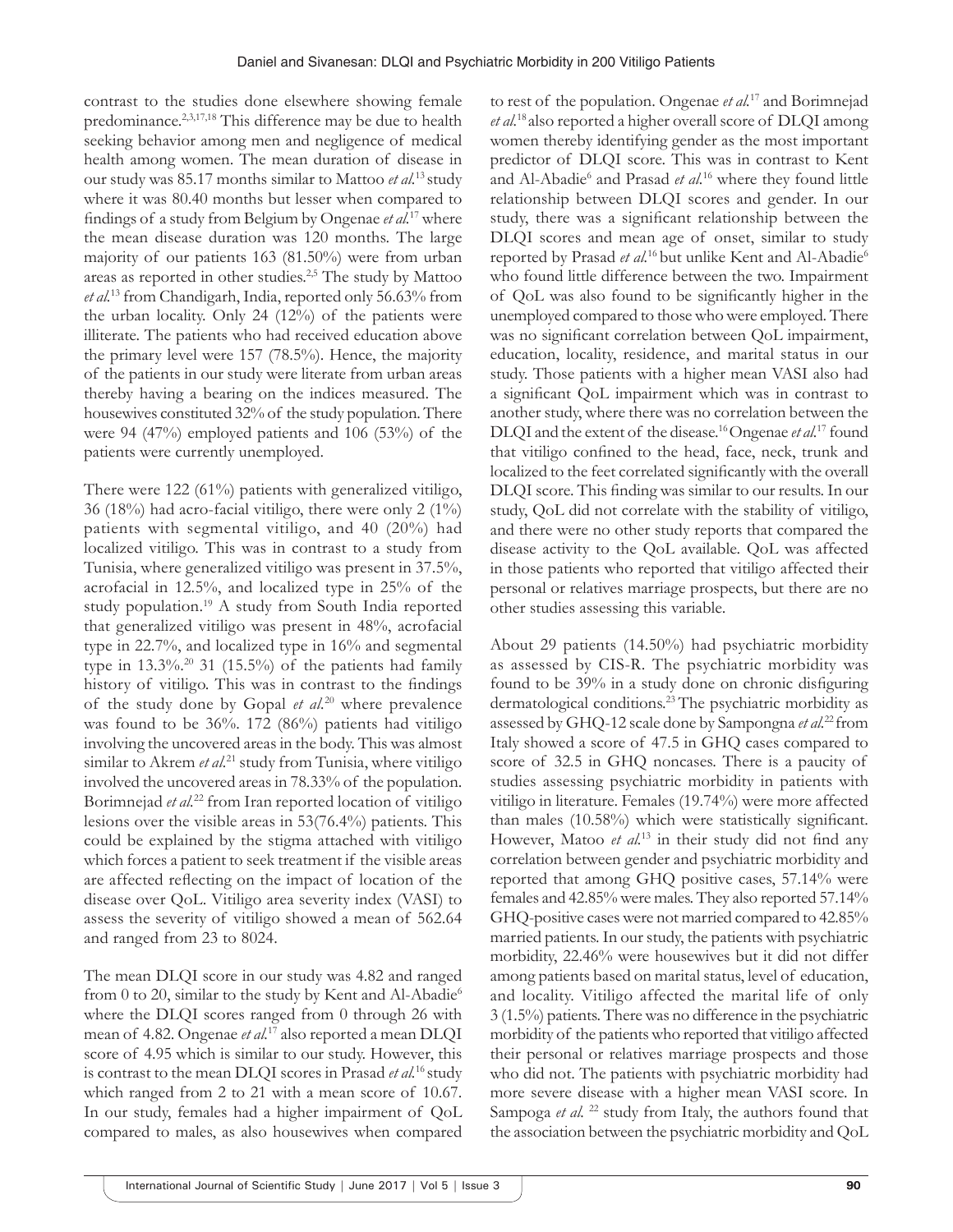did not depend on the severity of the skin condition. In Mattoo *et al.*'s<sup>13</sup> study from Chandigarh, they did not find a significant difference mean percent area of vitiligo among GHQ-positive and negative cases. In our study, psychiatric morbidity did not differ with the mean age of onset of the disease or the mean duration of the disease that was similar to the findings of Matoo *et al.*. 13 Psychiatric morbidity was also unrelated to the type of vitiligo of the stability of the disease but was more in those patients with disease on the uncovered areas of the body.

The mean ATT score in patients with psychiatric morbidity was 3.12 compared to mean ATT score of 2.82 in those patients who did not have psychiatric morbidity which was significant. In Mattoo *et al.*'s<sup>13</sup> study from North India, the mean ATT score in vitiligo patients who were GHQ-positive cases was 4.23 while in the GHQ negative cases was 4.06 which was not statistically significant.

The IMPACT score is a composite measure reflecting both the psychiatric disorder and the behavioural change resulting from vitiligo. The mean IMPACT score was 3.5. The mean IMPACT score in patients with psychiatric morbidity was 4.5 compared to 3.2 in those who did not have psychiatric morbidity. In Mattoo *et al.*'s<sup>13</sup> study, the mean IMPACT score in GHQ-positive cases was 4.00, and the mean IMPACT score in GHQ negative cases was 1.98. 56 patients (74.25%) had an IMPACT score> 4 compared to only 18 (23.78%) male patients similar to Wessely and Lewis<sup>11</sup> study. IMPACT score was higher in those patients who had vitiligo lesions over the uncovered areas of the body consistent with findings of Wessely and Lewis*.* 11

There was a significant correlation between DLQI and psychiatric morbidity. The median DLQI for patients with psychiatric morbidity was 9.3 as compared to median of 3 in those who did not have psychiatric morbidity suggesting that the patients with psychiatric morbidity had a significantly impaired QoL. There was a significant correlation of psychiatric morbidity with ATT and IMPACT scores. These scores were significantly higher in the patients with psychiatric morbidity, suggesting that the disease had a greater impact on the daily activities of these patients. There was a significant correlation between the DLQI and IMPACT scores after adjusting for the ATT score indicating that vitiligo had a major impact on the lifestyle of the patients since its onset and this did not depend on whether the patient had a perfectionist attitude or not. The higher ATT and IMPACT scores in patients with psychiatric morbidity suggest a significant change in vitiligo related social and psychosocial dysfunction.

### **CONCLUSION**

Out of the 200 patients with vitiligo studied, the mean DLQI score was found to be 4.82 and scores ranged from 0 to 20. 29 (14.5%) patients had psychiatric morbidity. The mean ATT score was 2.82 and the mean IMPACT score was 3.4. The effect of QoL and psychiatric morbidity was seen significant in women especially those who had no other employment outside house management. Unemployment had a significant effect on QoL but not on psychiatric morbidity. Psychiatric morbidity did not vary with the age of onset but higher DLQI scores were observed in the patients who developed vitiligo at an earlier age. The clinical features which showed correlation with QoL were clinical severity and the type of vitiligo. Psychiatric morbidity depended on the clinical severity and location of vitiligo lesions on the exposed areas. The patients who presented primarily for the treatment of vitiligo had significant impaired QoL. Effect on marriage of patient's or relatives was also associated with higher impairment of QoL. Further longitudinal trials should be undertaken to assess the risk factors associated with the psychiatric morbidity in vitiligo. It is important to recognize the psychological component of this distressing condition by adequate evaluation of the mental state of the patient. Counseling and referral to a Psychiatrist would help to improve the appearance-related stress handling capability and to improve the general well-being of the patient.

### REFERENCES

- 1. Alkhateeb A, Fain PR, Thody A, Bennett DC, Spritz RA. Epidemiology of vitiligo and associated autoimmune diseases in caucasian probands and their families. Pigment Cell Res 2003;16:208-14.
- 2. Howitz J, Brothagen H, Schwartz M, Thomson K. Prevalance of vitiligo. Epidemiological survey on the Isle of Bornholm, Denmark. Arch Dermatol 1977;113:47-52.
- 3. Onunu AN, Kubeyinje EP. Vitiligo in the Nigerian African: A study of 351 patients in Benin City, Nigeria. Int J Dermatol 2003;42:800-2.
- 4. Taïeb A, Picardo M; VETF Members. The definition and assessment of vitiligo: A consensus report of the vitiligo European task force. Pigment Cell Res 2007;20:27-35.
- 5. Mehta NR, Shah KC, Theodore C, Vyas VP, Patel AB. Epidemiological study of vitiligo in Surat area, South Gujarat. Indian J Med Res 1973;61:145-54.
- 6. Kent G, Al-Abadie M, Factors affecting responses on dermatology life quality index among vitiligo sufferers. Clin Exp Dermatol 1996;21:330-3.
- 7. Haliua B, Beumont MG, Lunel F. Quality of life in dermatology. Int J Dermatol 2000;39:801-6.
- 8. Finlay AY, Khan GK. Dermatology life quality index (DLQI) A simple practical measure for routine clinical use. Clin Exp Dermatol 1994;19:210-6.
- 9. Hughes JE, Barraclough BM, Hamblin LG, White JE. Psychiatric symptoms in dermatology patients. Br J Psychiatr 1983;143:51-4.
- 10. Weiss MG, Doongaji DR, Siddhartha S, Wypij D, Pathare S, Bhatawdekar M, *et al.* The explanatory model interview catalogue (EMIC). Contribution to cross-cultural research methods from a study of leprosy and mental health. Br J Psychiatry 1992;160:819-30.
- 11. Wessely SC, Lewis GH. The classification of psychiatric morbidity in attenders at a dermatology clinic. Br J Psychiatry 1989;155:686-91.
- 12. Picardi A, Abeni D, Melchi CF, Puddu P, Pasquini P. Psychiatric morbidity in dermatological outpatients: An issue to be recognized. Br J Dermatol